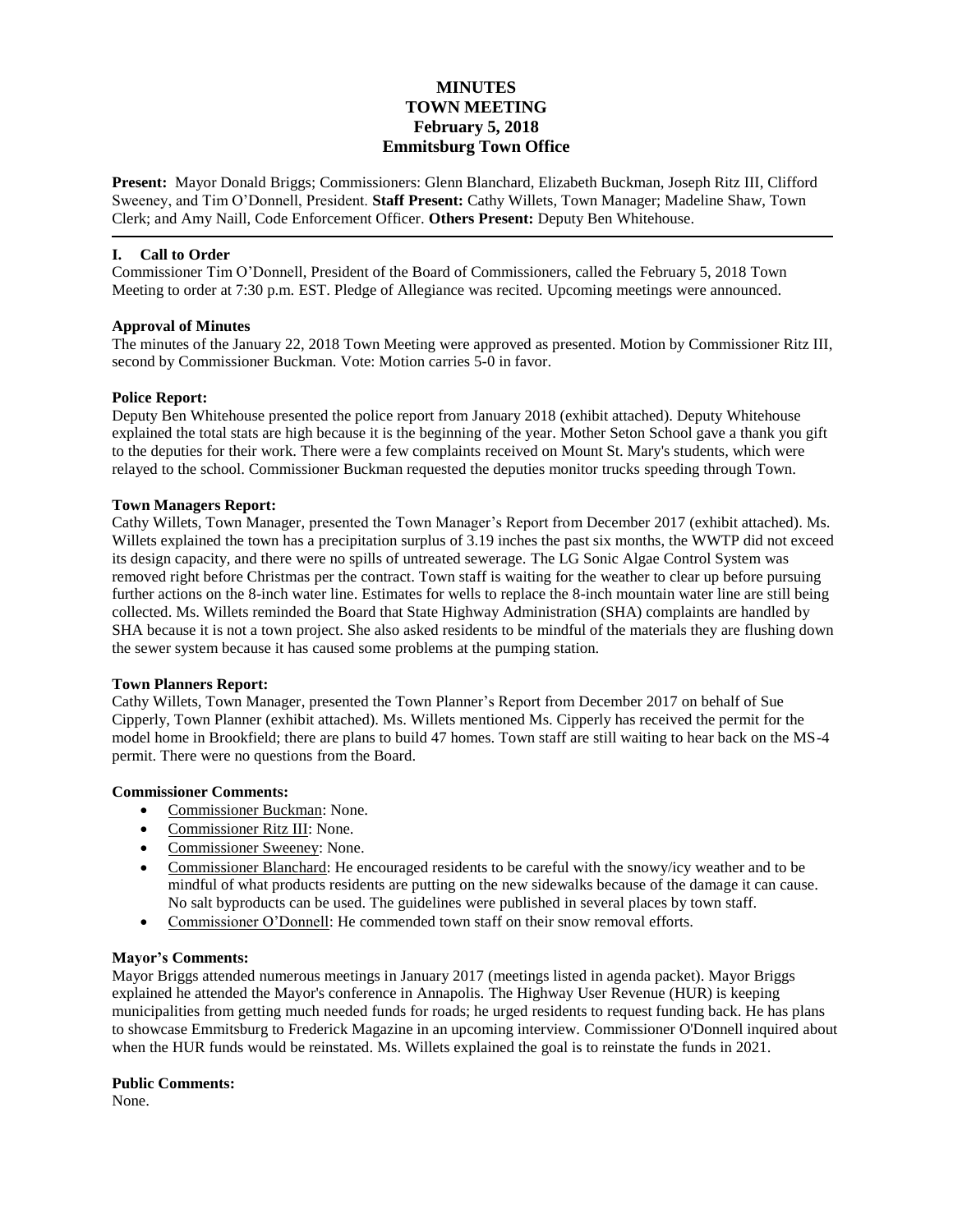### **Administrative Business:**

 $\triangleright$  Filing of the 2017 Planning Commission Report: Commissioner Sweeney explained the January 2018 Planning Commission meeting resulted in the completion of the report. Ms. Willets summarized the report and explained the Board needs to accept the filing of the report.

*Motion***:** To accept the 2017 Planning Commission Report as presented. Motion by Commissioner Ritz III, second by Commissioner Sweeney. Vote: Motion carries 5-0 in favor.

- $\triangleright$  Letter of Appreciation for Patrick Boyle: Commissioner O'Donnell read the letter from the Town of Emmitsburg expressing appreciation to Patrick Boyle for 46 total years of service between the Planning Commission, Board of Commissioners, Parks and Recreation Committee, and Board of Appeals. Mayor Briggs presented a framed certificate too. Photos were taken with the Board and Mr. Boyle.
- $\triangleright$  Trail Update and Request: Commissioner O'Donnell explained, with town staff approval, he would like to move forward with flagging the yellow trail to add more mileage to the Emmitsburg Multi-User Trails. *Motion***:** To permit the flagging of the yellow trail, which is an addition to the orange trail for consideration. Motion by Commissioner Buckman, second by Commissioner Blanchard. Vote: Motion carries 5-0 in favor.

### **Consent Agenda:**

Reappointment of Wendy Walsh to the Citizen's Advisory Committee, 2-year term, 02/02/2018 to 02/02/2020. *Motion***:** To accept Wendy Walsh's reappointment to the Citizen's Advisory Committee. Motion by Commissioner Buckman, second by Commissioner Sweeney. Vote: Motion caries 5-0 in favor.

### **Treasurer's Report:**

Commissioner Blanchard presented the Treasurer's Report for January 2018 (exhibit in agenda packet). The operating balance forward is \$5,472,235. The top ten check amounts are listed. Commissioner Ritz III inquired about the 2nd UGI check for the solar fields. Ms. Willets explained the 2nd field is down because a transformer blew in fall 2017, but town staff have been told the transformer should be repaired shortly. The town is not being billed for the field currently because of the problem.

### **Planning Commission Report:**

Commissioner Sweeney presented the Planning Commission Report from January 29, 2018 (exhibit attached). He mentioned Keith Suerdieck is the new Chair, John Howard is the vice-president, Joyce Rosensteel is the Secretary, and Frank Davis is a new member. The next meeting will be February 26, 2018 and will cover short-term rentals.

# **II. Agenda Items**

Agenda #1- Update on Transportation Initiatives by Kendall Tiffany, Transportation Director with Frederick County: Ms. Tiffany explained she is the Community Relations Manager for TransIt in Frederick County. TransIt has added a new midday Tuesday route to Emmitsburg, which may expand to other weekdays depending on amount of users. Ms. Tiffany reviewed the services provided by TransIt to include curb-to-curb pick up for seniors and people with disabilities, but the trip must be scheduled at least two business days in advance. Ms. Tiffany has been working with the Emmitsburg Senior Center too. She is willing to give presentations to any interested groups upon request. TransIt has free ride tokens for anyone who wants to try the services first. The TransIt buses do accommodate bikes. Ms. Tiffany will leave literature with town staff.

Agenda #2- Audit presentation by Michele Mills: Postponed tentatively to the March 5, 2018 meeting per the request of Michele Mills, Certified Public Accountant with DeLeon & Stang.

Agenda #3- Ethics Ordinance Updates Per the Maryland State Ethics Commission for Consideration: Ms. Willets presented the ethics ordinance updates per the town attorney. Ms. Willets explained the State of Maryland recently revised the State Ethic Laws and the town is required to adopt similar laws by October 2018. Ms. Willets reviewed the changes in the ordinance and stated which changes are exerts straight from the State Code and which changes are mandated for municipalities per the State of Maryland. Most of the changes are clarifications and additional guidelines for lobbying. Section H of 2.32.080 would help enforce the timely submittal of the annual financial disclosure forms. The annual financial disclosure form has some minor formatting changes, the addition of the lobbying note on page 6 and the form now requires a notary.

*Motion***:** To accept Ordinance 18 - 01 as presented.

Motion by Commissioner Sweeney, second by Commissioner Buckman. Vote: Motion carries 5-0 in favor.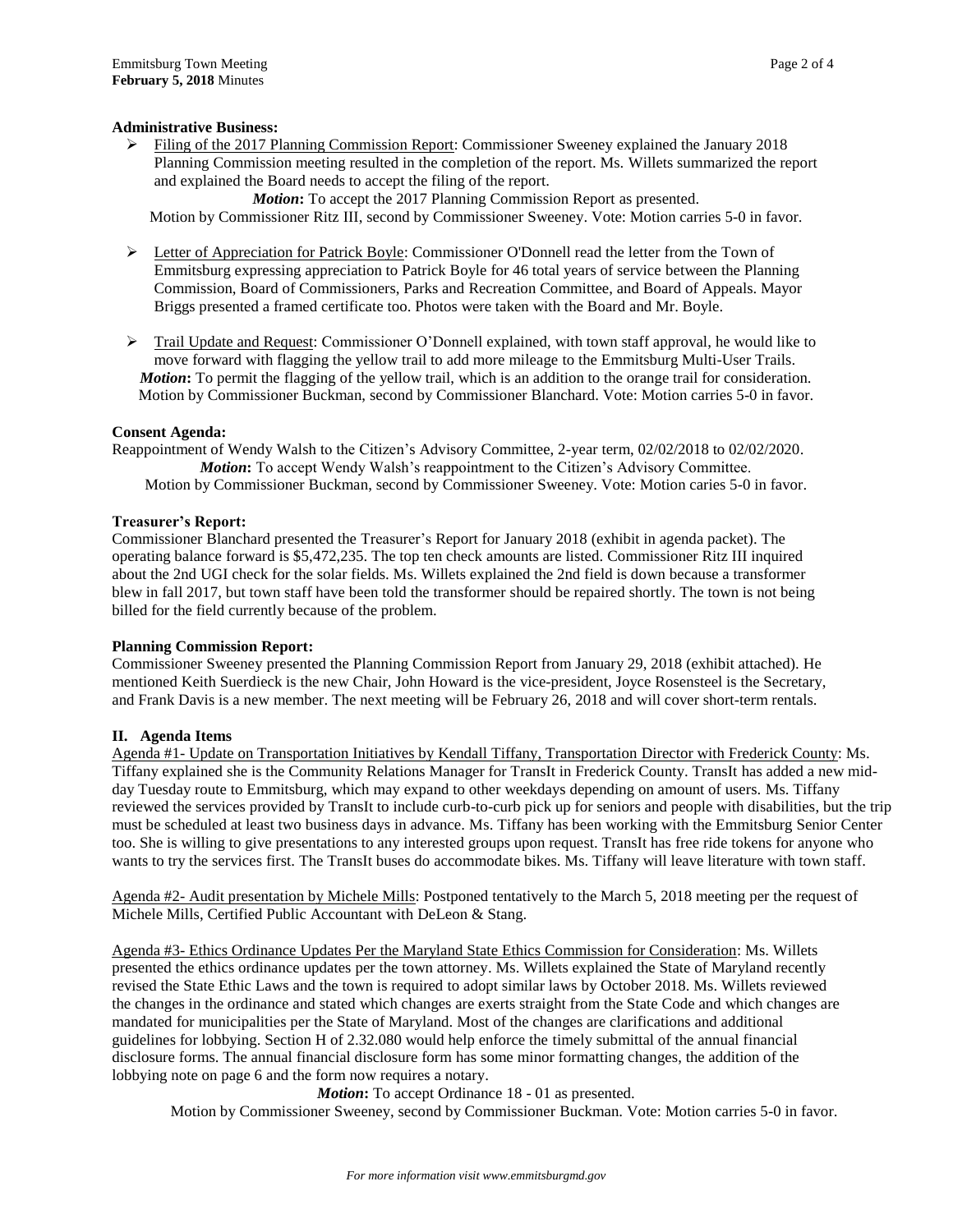Agenda #4- Policy and Ordinance Changes for Consideration Regarding the Use of Baseball Fields: Ms. Willets explained town staff have been researching how other municipalities handle their ballfield rentals. She reviewed the changes in Ordinance 18-02 one at a time, which she explained is mostly clarifying information on park use guidelines. The Board requested "weed-eating" be changed to "weed-trimming" under 12.20.040, H, and "by the next business day" replace "in a timely manner" under 12.20.040, L. Next, Ms. Willets reviewed Policy 18-01, Ball Field Reservation Policy, which proposes the rates ballfield users would pay for a single day use, seasonal use or tournament use. Per hour charges, as opposed to whole day rentals, were chosen to allow for more park use. The town clerk distributed the prior ball field rental policy to the Board and Mayor. Commissioner Ritz III expressed concern over voting on the charges without potential field user input. Ms. Willets explained the agenda items was advertised on Channel 99, website, Facebook, and other areas, and the fees can be changed in the future if the Board desires. Commissioner Sweeney inquired about a liability waiver. Ms. Willets explained the town attorney recommended a liability waiver paragraph on the reservation form and a requirement for leagues to have a million dollar insurance policy.

*Motion*: To accept the ordinance  $18 - 02$  as modified.

Motion by Commissioner Buckman, second by Commissioner Sweeney. Vote: Motion carries 5-0 in favor. *Motion*: To accept policy number  $18 - 01$  as presented.

Motion by Commissioner Sweeney, second by Commissioner Blanchard. Vote: Motion carries 5-0 in favor.

Agenda #5- Requests to Use Baseball Fields in 2018 for Consideration: Ms. Willets read a letter from Emmitsburg Baseball and Softball stating Emmitsburg Baseball and Softball will be merging with Thurmont Little League (TLL) due to dwindling player numbers and volunteers. Softball players will be referred to Catocin Softball and baseball players to TLL. Next, Ms. Willets read a letter from TLL giving notice of the merger, asking to use Emmitsburg fields and explaining the organization will not be able to change to a name that incorporates both towns at this time. Lastly, Ms. Willets read a letter from Mid-Maryland United Baseball requesting to use three fields in exchange for field maintenance and free baseball clinics to help restore Emmitsburg Baseball to its original state. All three letters are in the agenda 02/05/2018 agenda packet. Darren Beachley, (Point of Rocks, Maryland) President of Mid-Maryland United, spoke and recapped the organizations request and an overview of the organization, which has grown 800% in the past three years and features approximately 100-baseball players. The organization does not have softball programs currently, but would like to start a program in the future. Mr. Beachley explained he is willing to support efforts to restart Emmitsburg Baseball by offering free clinics with minor league baseball players. Emmitsburg children can try out for Mid-Maryland United teams if desired; its \$1,000 to play and scholarships are available. Jeremy Johnson (Thurmont, MD), President Thurmont Little League (TLL), explained he was contacted by Sandy Umbel, Emmitsburg Baseball and Softball, about merging. TLL is requesting use of three Emmitsburg fields and would be willing to care for the fields and the concession stands. Mr. Johnson's vision is to join Thurmont and Emmitsburg together since the children play together in high school anyway. TLL does not have softball programs currently, but would like to start a program in the future. Approximately 250 children participating on the little league now. Every child 5 to 12 years old can play and the fee ranges from \$75 to \$110. Commissioner O'Donnell inquired about a name change that would also represent Emmitsburg's children. The organization would like to wait to change the name since Emmitsburg Baseball might try to be revitalized, but Mr. Johnson stated there is no guarantee on a name change. Mayor Briggs expressed a desire to revitalize Emmitsburg Baseball. Commissioner O'Donnell expressed a desire to have Emmitsburg players on TLL grouped together to help revitalize Emmitsburg Baseball, which Mr. Johnson explained was not an option due to TLL's operational procedures. Town staff recommends moving forward with Mid-Maryland because Mid-Maryland requested specific fields first and allowing TLL the opportunity to use any unused fields. Commissioner Ritz III suggested tabling the item until more research can be done.

*Motion***:** To table the agenda item until the March 5, 2018 town meeting. Motion by Commissioner Ritz III, no second. The motion died. *Motion***:** To accept the Mid-Maryland United proposal as presented for the three fields used. Motion by Commissioner Sweeny, second by Commissioner Blanchard. Vote: Motion carries 4-0 in favor, Commissioner Ritz III abstained. *Motion***:** To let Thurmont Little League use the three other fields in the complex for their organization. Motion by Commissioner Sweeney, second by Commissioner Blanchard. Vote: Motion carries 4-0 in favor, Commissioner Ritz III abstained.